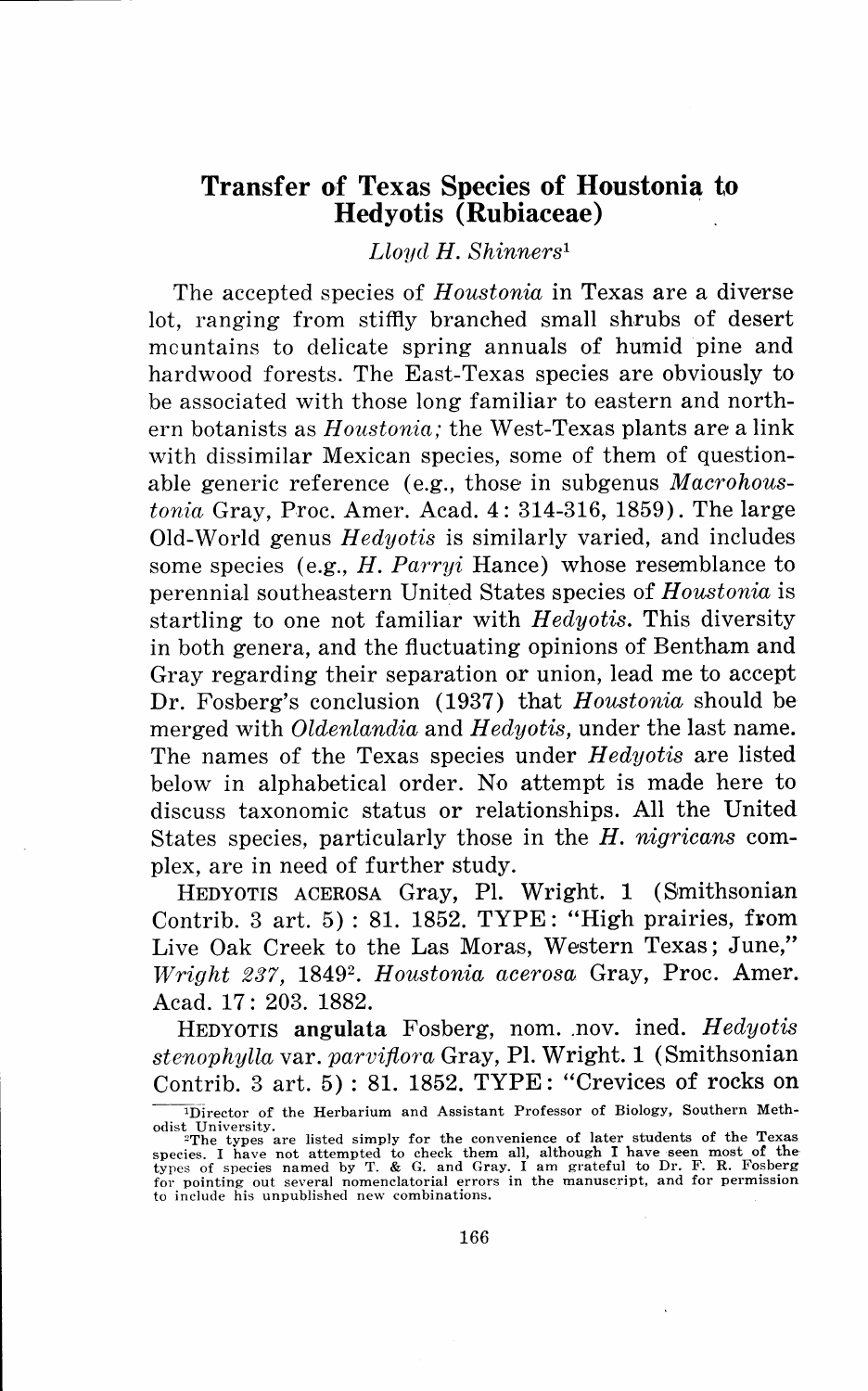the San Pedro River [Arizona] ; July," *Wright 238,* 1849. Not *Hedyotis pan,ifiora* Walpers, 1852. *Houstonia rupicola*  Greenman, Proc. Amer. Acad. 32 (Contrib. Gray Herb. 11): 286. 1897. Based on *Hedyotis stenophylla* var. *parvifiora*  Gray. Not *Hedyotis rupicola* Sonder ex Harvey & Sonder, Fl. Cap. 3: 12. 1865.

HEDY0TIS Bosen DC., Prodr. 4: 420. 1830. TYPE: "In Carolina legit cl. Bose." *Oldenlandia Boscii* (DC.) Chapman, FI. S. U.S. 181. 1860.

HEDY0TIS CRASSIF0LIA Raf., Fl. Ludov. 77. 1817. Based on "Anonyme" of Robin, Fl. Louisianaise 454. *Houstonia pusilla* Schoepf, Reise durch Einige der Mittleren und Sudlichen Vereinigten Nordamerikanischen Staaten 306. 1788. Not *Hedyotis pusilla* Hochst. ex A. Rich., 1847. *Houstonia patens* Ell., Sk. Bt. S.C. & Ga. 1: 191. 1817. Not *Hedyotis patens* Ridley, 1908.

HEDY0TIS **Croftiae** (Britton & Rushy) Shinners, comb. nov. *Houstonia Croftiae* Britton & Rushy, Trans. N.Y. Acad. Sci. 7: 10. 1887. TYPE: San Diego, Duval Co., Texas, *Mary B. Croft, in 1884 or 1885.* 

HEDY0TIS **Greenmanii** Fosberg, nom. nov. ined. *Houstonia parvifiora* Holzinger ex Greenman, Proc. Amer. Acad. 32: 284-285. 1897. TYPE: Round Rock, Williamson C0., Texas, J. E. *Bodin* 24, March 10, 1><90. Not *Herlyotis parvifiora*  Walpers, 1852.

HEDY0TIS HALEI T.&G., FI. N.A. 2: 42. 1841. TYPE: Red River, near Alexandria, Louisiana, *Dr.* J. *Hale. Olclenlandia Halei* (T. & G.) Gray, Syn. FI. N.A. 1 pt. 2: 28. 1884.

HEDY0TIS HUMIFUSA Gray, PI. Lindh. 2 (Boston Journ. Nat. Hist. 6) : 216. 1850. TYPE: Open gravelly banks of streamlets, near Fredericksburg, Gillespie Co., Texas, *Lindheimer exs. 621,* May, 1848. *Houstonia humifusa* Gray, Proc. Amer. Acad. 4: 314. 1859.

. HEDY0TIS INTRICATA Fosberg, Lloydia 4: 290. 1941. *Houstonia fasciculata* Gray, Proc. Amer. Acad. 17: 203. 1882. TYPE: Southwestern border of Texas, at Presidio, *Bigelow, Me.1;. Bound. Survey.* Not *Hedyotis fasciculata* Bertoloni, 1850.

HEDY0TIS MINIMA (Beck) T.&G., FI. N.A. 2: 38. 1841. *Houstonia minima* Beck, Amer. Journ. Sci. 10: 262. 1826. TYPE : "Fields about a half mile west of St. Louis. March."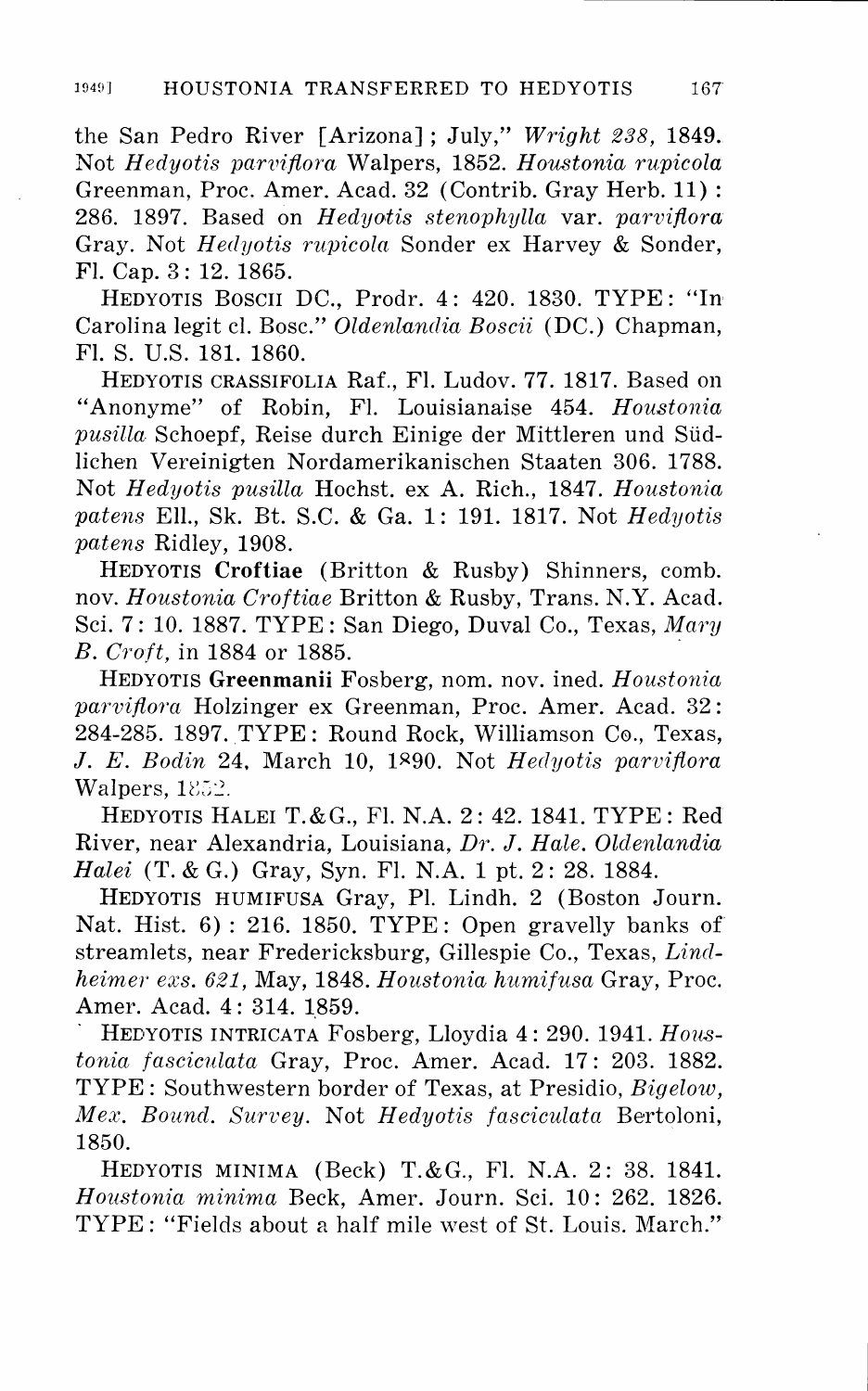HEDY0TIS NIGRICANS (Lam.) Fosberg, Lloydia 4: **287.**  1941. *Gentiana, nigricans* Lam., Encyl. Meth. Bot. 2: 645. 1786. TYPE: "Cette plante est dans l'Herbier de M. de Jussieu; nous en ignorons le lieu natal." *Houstonia nigricans*  (Lam.) Fernald, Rhodora 42: 299. 1940. *Horustonia angustifolia Michx.,* Fl. Bor. Am. 1: 85-86. 1803. TYPE: "In submaritimis Floridae."

HEDY0TIS NIGRICANS var. **filifolia** (Chapm.) Shinners, comb. nov. *Oldenlandia angustifolia* var. *filifolia* Chapman, FI. S. U.S. TYPE: "South Florida." *Houstonia angustifolia*  var. *filifolia* (Chapm.) Gray, Syn. Fl. N.A. 1 pt. 2: 27. 1884. *Houstonia filifolia* (Chapm.) Small, Fl. S.E. U.S. 1109 and 1338. 1903. *Houstonia tenuis* Small, Fl. S.E. U.S. 1109 and 1338. 1903. TYPE : San Saba, Texas, *Thurber 67.* The unusual distribution of this variety parallels that of the two closely related species *Lygodesmia aphylla* of Florida and *L. texana* of central and west Texas.

HEDY0TIS NIGRICANS var. **rigidiuscula** (Gray) Shinners, comb. nov. *Houstonia angustifolia* var. *rigidiuscula* Gray, Syn. Fl. N.A. 1 pt. 2: 27. 1884. "S. and W. Texas, *Palmer, Havard,* &c. Coast of E. Florida, *Rugel.* (Mex.)" *Houstonia rigidiuscula* (Gray) Woot. & Stand!., Contrib. U.S. Nat. Herb. 16: 175. 1913.

HEDY0TIS NUTTALLIANA Fosberg, Va. Journ. Sci. 2: 111. 1941. *Houstonia tenuifolia* Nutt., Gen. 1: 95. 1818. TYPE: "Near the confluence of Pidgeon River and the French Broad, Tennessee, on dry gravelly hills." Not *Hedyotis tenuifolia* J. E. Smith, 1819. This species is credited to Texas by Standley (1918, p. 34), but I have seen no specimens from the state.

HEDY0TIS **polypremoides** (Gray) Shinners, comb. nov. *Houstonia polypremoides* Gray, Proc. Amer. Acad. 21: 379. 1886. "Santa Eulalia Mountains, near Chihuahua, on gravelly limestone slopes, *Pringle 16* and *356,* in 1885."

HEDY0TIS PURPUREA (L.) T.&G., Fl. N.A. 2: 40. 1841. *Houstonia purpurea* L., Sp. Pl. 1: 105. 1753. *"Habitat in*  Virginia." Only the following Texas collection has been seen: 4:2/i miles south of Newton, Newton Co., *Cory 52636,* April 6, 1947 (Herb. Southern Methodist University). *H. purpurea*  and *H. Nuttalliana* belong to a group of perennial species having a rather fine fibrous root system, unlike the stout